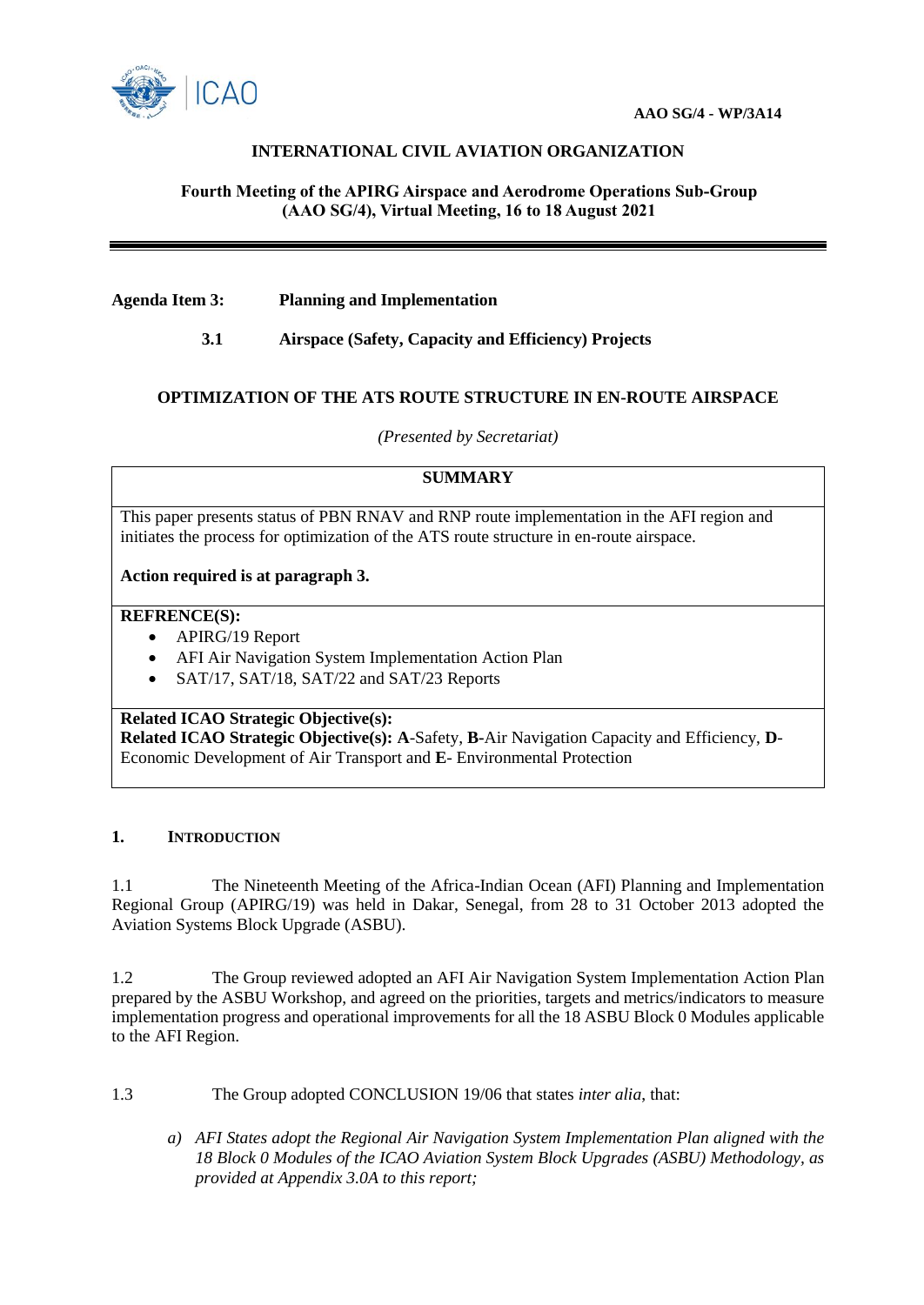- *b) That AFI States implement the adopted modules based on their operational needs, the categorization and the prioritization defined in the Action Plan;*
- *c) The Secretariat finalize the implementation targets set for the adopted ASBU Block 0 Modules, and ensure that these targets are aligned with existing regional programmes aimed at enhancing air navigation capacity and efficiency and aviation safety;*
- *d) The APIRG and the ICAO Regional Offices coordinate the implementation of the ASBU Block 0 Modules related to Safety Key Performance Area with regional aviation safety mechanisms (RASG-AFI, AFI Plan) and other relevant safety initiatives for the AFI Region;*
- *e) ICAO continually provide capacity building through workshops and seminars to AFI States and regional stakeholders as the needs arise in the different levels of ASBUs*

1.4 To optimize the ATS route structure in en-route airspace, APIRG/19 urged for the development of airspace concept based on AFI PBN regional implementation plan, in order to design and implement a trunk route network, connecting major city pairs in the upper airspace and for transit to/from aerodromes, on the basis of PBN RNAV 5 implementation, and taking into account interregional harmonization. The target date for PBN RNAV 5 implementation was December 2017.

### **2. DISCUSSION**

2.1 Through the AFI PBN Route Network Development Working Group, AFI Region has implemented a considerable number of PBN RNAV 10 routes in Oceanic airspaces as well as some continental airspace. The most recent was the Accra Route Lab concept that planned and coordinated the RNAV 10 or RNP 10 routes in July 2020.

2.2 It has been noticed that some States have implemented RNAV 5 routes in some continental airspace in line with APIRG Conclusion 19/06 and in the spirit of the AFI systems implementation plan. The efforts made by the States concerned are commendable. However, in most cases, the implementation process lacked the required prior-coordination with adjacent States and the ICAO regional offices to achieve an interregional harmonization.

2.3 It is important to note that the aircraft that operate along RNAV 5 routes are the same that operate on RNAV 10 routes in the region.

2.4 Following the implementation of AORRA phases I, II and III, Transition Routes and Gates in Oceanic airspace over the South Atlantic were based on RNAV 10, the implementation of RNP 4 has been agreed as the appropriate concept to provide further improvements in Oceanic airspace.

2.5 The FIRs that constitute the EUR/SAM Corridor Airspace have adopted RNP 4 as part of their airspace concept to enable them to address capacity constraints and optimal Flight Level allocation challenges in the airspace.

2.6 The AFI systems implementation plan provides for the development of airspace concept based on the AFI PBN roadmap, in order to design and implement optimized standard instrument departures (SIDs), standard terminal arrival routings (STARs), holding and associated instrument flight procedures on the basis of PBN and, in particular RNAV 1 and RNP 1.

2.7 The following table indicates the Nav Specs as well as ground and airborne requirements for the implementation of RNA 5, RNP 4, RNP 2 and RNP 1.